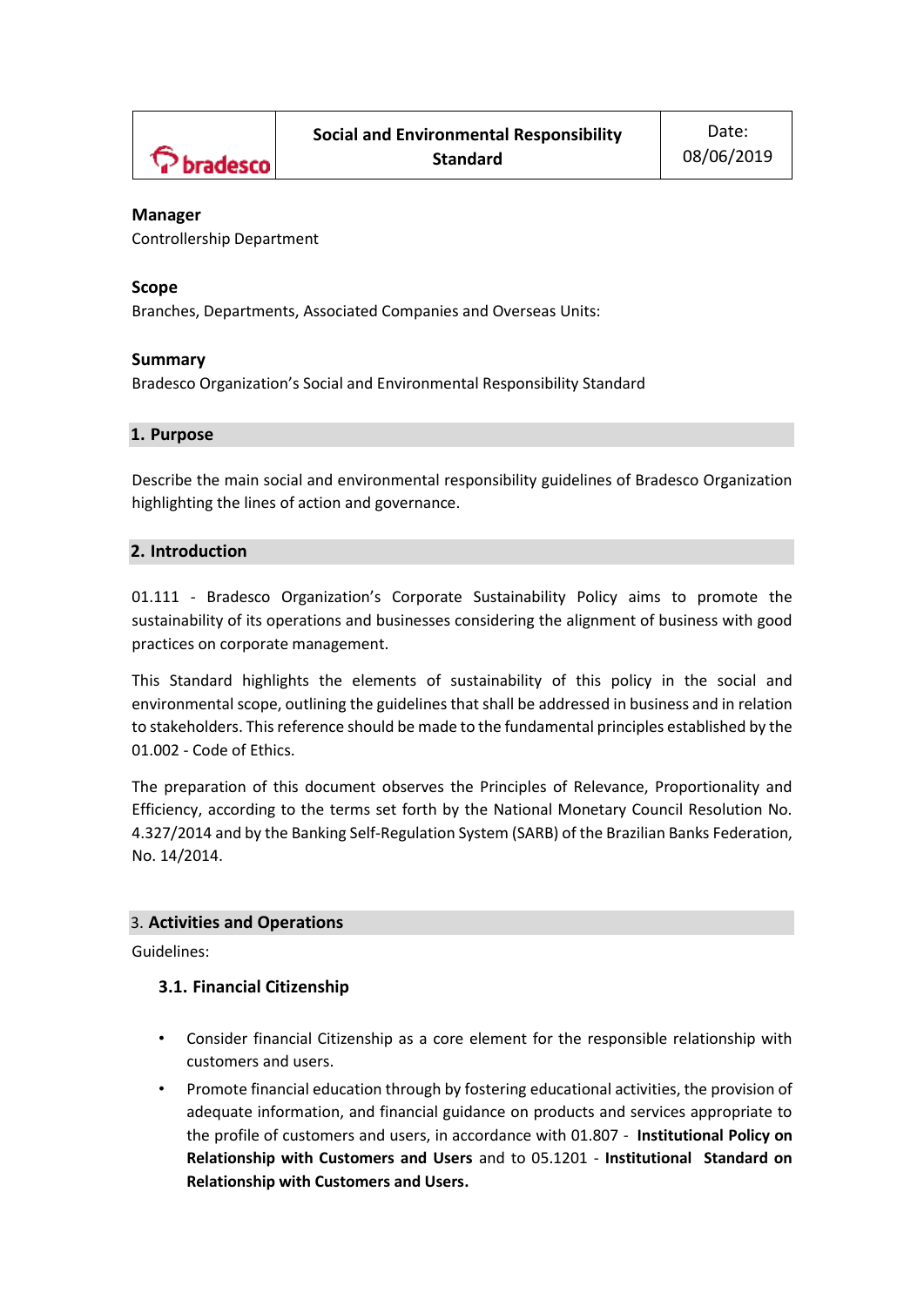## **3.2. Products and Services**

- Adopt social and environmental responsibility and sustainability criteria in the processes of development, review and trading of products and services.
- Identify business opportunities that promote positive impacts on individuals, society and the environment.

## **3.3. Social and Environmental Risks**

- Apply specific mechanisms and criteria for risk evaluation by prioritizing activities and operations with the greatest potential to cause social and environmental damage pursuant to 05.403 - Social and Environmental Risk Standard.
- To manage social and environmental risk in the Organization in an integrated manner with other relevant types of risk.

## **3.4. Social and Environmental Management in Activities**

- Manage the environmental impacts of the Organization's activities through the implementation of results management, monitoring and reporting criteria and processes.
- Mitigate the impacts and add value through efficiency in the consumption of natural and material resources, as provided for in the set of initiatives and goals of the Ecoefficiency Master Plan under management of units and associated companies, following the procedures established by the Ecoefficiency Manual, as well as the implementation of corresponding actions and goals provided for in the Ecoefficiency Master Plan.
- To minimize environmental impacts and promote efficiency in the consumption of natural and material resources, including generation of waste, effluents and mitigation and adaptation to the effects of climate changes.
- Manage the impacts of activities and operations related to slave-like labor, child labor and sexual exploitation as established in 01.037 - **Corporate Social Responsibility Management System.**
- Ensure compliance with legislation, standards and regulations that govern environmental management.

### **4. Relationship with Stakeholders**

Bradesco Organization recognizes that the relationship with the various stakeholders, through structured consultations and dialogs, contributes to the improvement of business management and fosters continuous learning for both sides. The guidelines below govern stakeholder relationships, in line with the commitments, guidance, roles, and responsibilities described in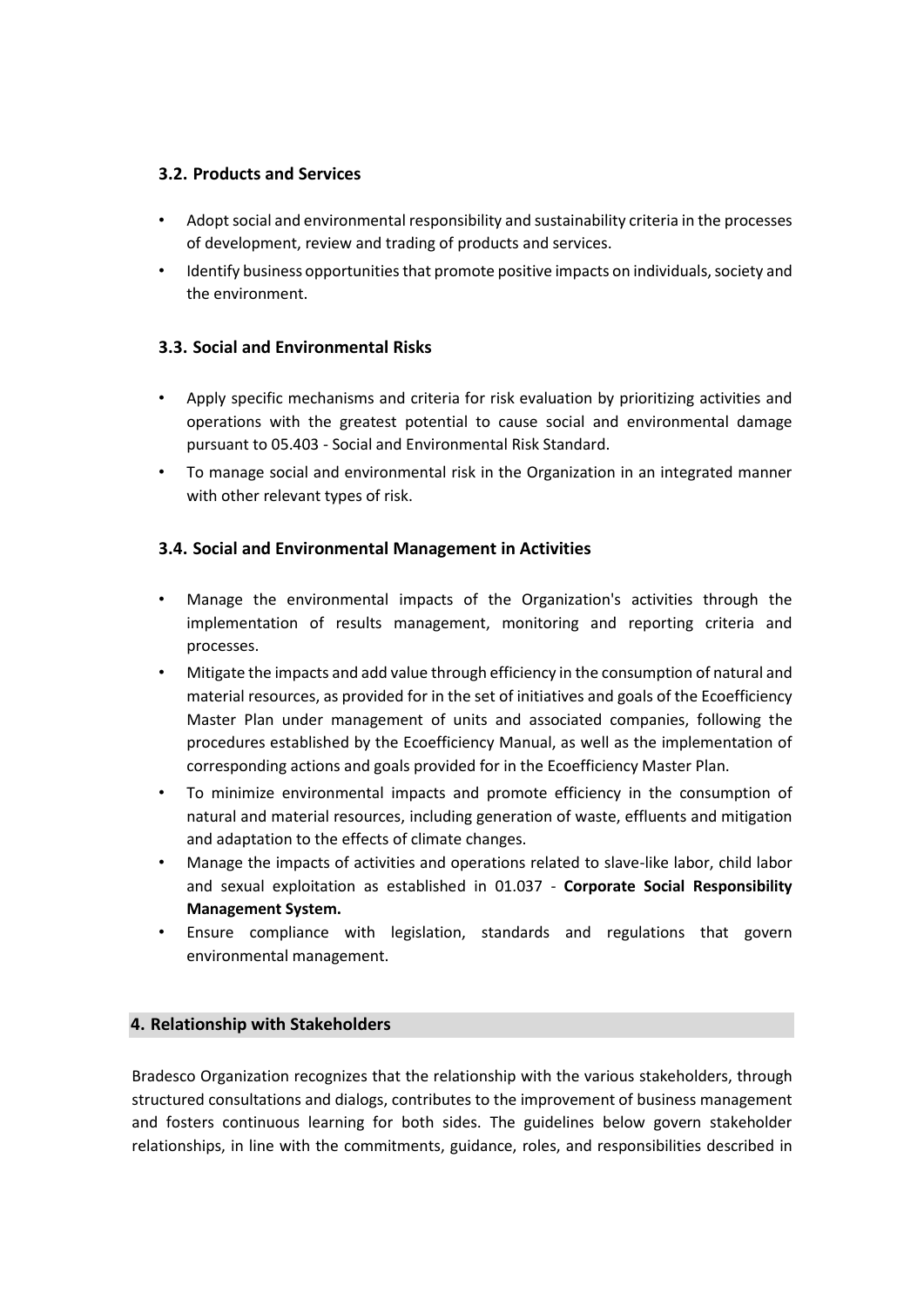**Standard 05.1087 - Stakeholder Engagement Standard** and in **01.823 - Corporate Human Rights Policy.** 

## **4.1. Customers and Users**

- Foster communication channels that promote service transparency and quality, promoting customer satisfaction and loyalty;
- Serve customers and users, considering the needs and characteristics of the distinct profiles; and
- Provide physical or digital accessibility to customers and other users.

# **4.2. Human Capital**

- Promote the respect in relation to human rights, its diversity, dignity and equality, preserving their individuality and privacy, not admitting the practice of discriminatory and harassment acts of any nature and child and slave-like labor, and sexual exploitation labor in the workplace environment and in all relations with the internal and external public.
- Promote training and awareness-raising actions related to sustainability to encourage its approach at all levels of the Organization making them available to stakeholders.
- Engage its employees in the practices of volunteer work, highlighting the exercise of citizenship.

## **4.3. Shareholders and Investors**

Add value to shareholders and investors through financial results from businesses that adopt social and environmental and corporate governance criteria, aligned with longterm interests.

# **4.4. Suppliers**

 $\square$  Systematically incorporate the sustainability concepts, including from the perspective of social and environmental risks in engagement processes and supplier and service provider management.

# **4.5. Society**

- Contribute to the dissemination and strengthening of the Sustainable Development Goals.
- Dialogue and partner with civil society organizations that contribute to sustainable development.
- Promote donations and sponsorships aligned with the Organization's SDGs and guidelines, in accordance with Standard 05.1206 - Donations and Sponsorships.
- Promote the review of the Materiality Matrix of the Organization periodically, at least every two years, ensuring the participation of our main stakeholders in the process.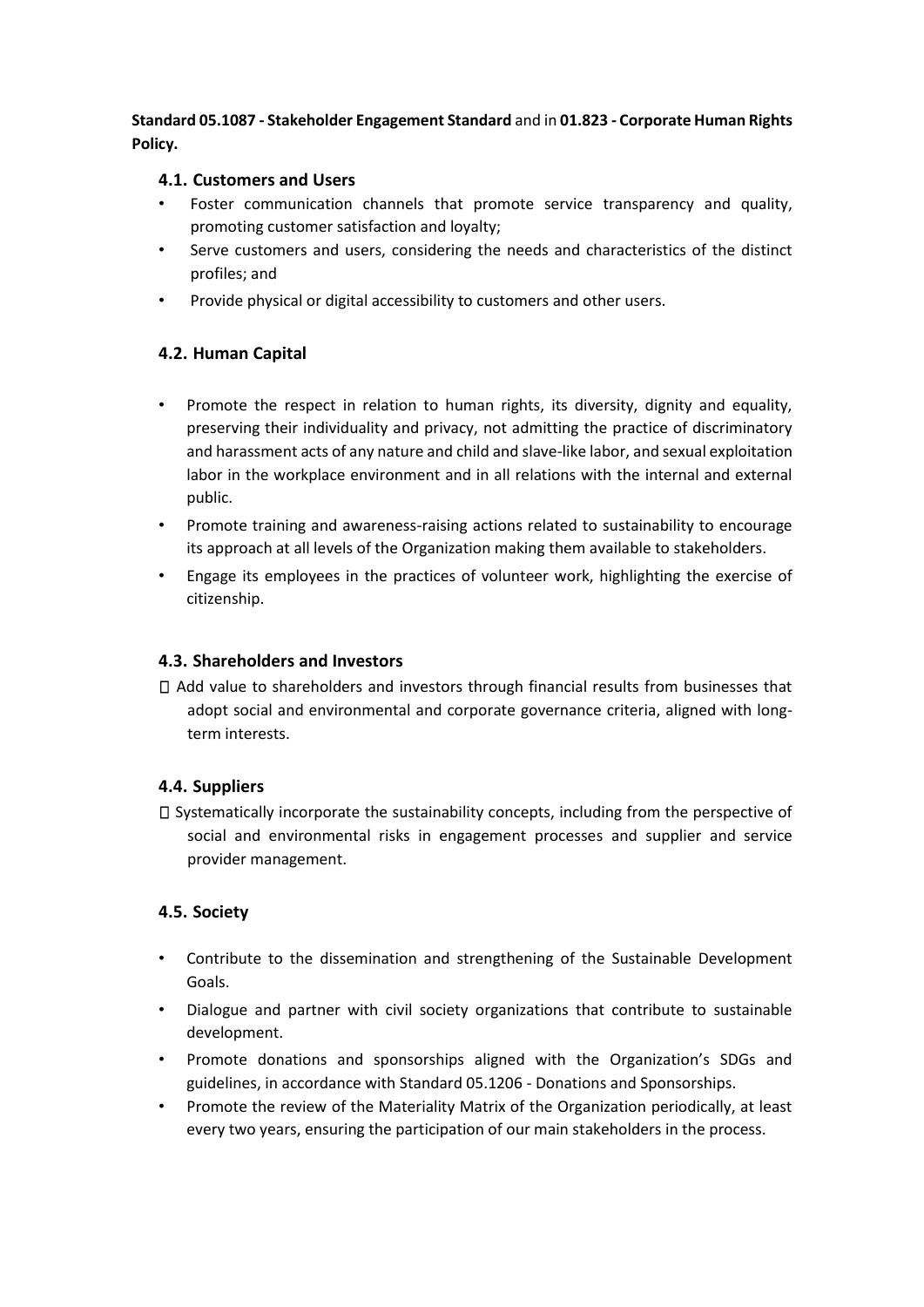### **5. Governance structure**

### **5.1. Board of Directors**

Responsible for establishing the Bradesco Organization's strategy in compliance with the best market practices and applicable laws and regulations in force, as well as for following best corporate governance and social and environmental responsibility practices, being advised by the Sustainability and Diversity Committee.

### **5.2. Sustainability and Diversity Committee**

The Sustainability and Diversity Committee is responsible for watching over implementation of Sustainability Policy, Social and Environmental Responsibility Standard, and approving the fulfillment of sustainability commitments assumed by the Organization.

This Committee may, with the consent of the Board of Directors, request actions to the other Committees of the Organization, when these are involved in matters related to sustainability and social and environmental responsibility.

### **5.3. Integrated Risk Management and Capital Allocation Committee**

The Integrated Risk Management and Capital Allocation Committee is responsible for assuring the compliance with risk policies and approve the limits of risk exposure.

This Committee is also responsible for advising the Board of Directors in the performance of its duties in the management and control of risks and capital.

#### **5.4. Executive Committee of Operating and Social and Environmental Risk Management**

The Executive Committee of Operating and Social and Environmental Risk Management is responsible for assuring compliance with the Operating Risk Management Policies, Going Concern, Standards on Social and Environmental Risk and Corporate Competition in the Organization. Furthermore, it also subsidizes the Committee for Integrated Risk Management and Capital Allocation regarding the behavior of losses and actions that mitigate social and environmental risk.

#### **5.5. Sustainability Commission**

The Sustainability Commission is responsible for proposing strategies and solutions that promote the application of the best sustainability practices to the activities and businesses of the Organization, and assessing the adhesion to voluntary sustainability commitments assumed by the Organization and guarantee its maintenance.

#### **5.6. Controllership Department, Corporate Sustainability Area**

Responsible for integrating and coordinating sustainability actions, advising the Sustainability Committee and Commission, monitoring social and environmental risk in accordance with the guidelines of this policy and related policies;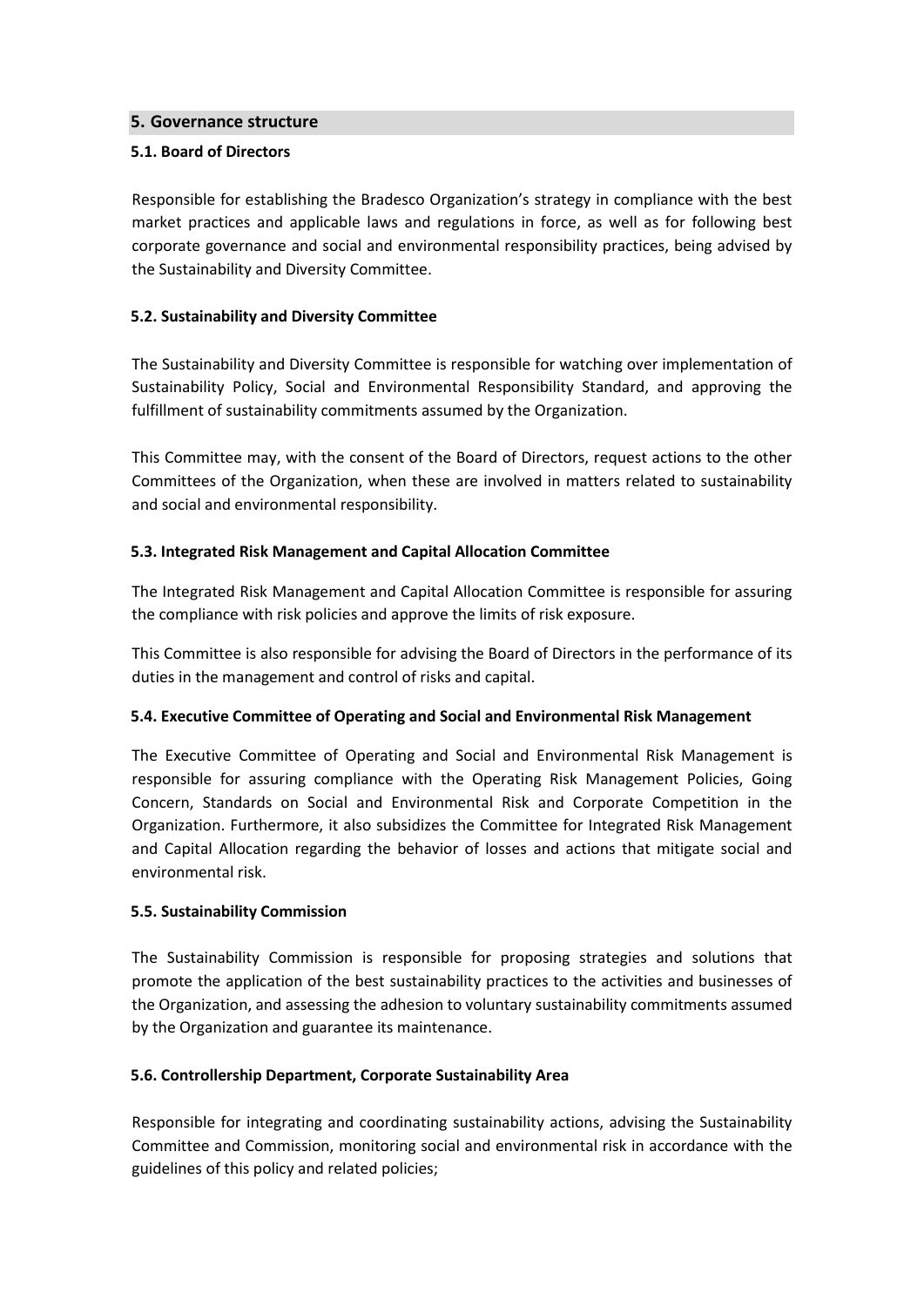Evaluate and monitor adherence to voluntary sustainability commitments; and

Support the institutional and business areas in the implementation of this policy, engaging and seeking the best corporate sustainability practices, presenting a good performance in the sustainability indices.

# **5.7. Integrated Risk Control Department, Area of Analysis and Control of Social and Environmental Risk:**

Responsible for integrating and coordinating the actions of identifying, evaluating, controlling, monitoring and reporting the Organization's social and environmental risks.

### **5.8 - Compliance, Conduct and Ethics Department - DCCE**

Responsible for the guidelines provided for in the Institutional Standard for Customer and User Relationship and in the Customer and User Relationship Policy, in compliance with Resolution No. 4,539 of the Central Bank of Brazil, issued by the National Monetary Council on 11/24/2016.

### **5.9. Branches, Departments, Associated Companies and Overseas Units**

Responsible for acting in accordance with internal policies and standards, voluntary commitments and sustainability indices used by the Organization in its activities and processes.

### **6. Voluntary Commitments**

Bradesco is a signatory of voluntary social and environmental and sustainability commitments that reinforce or complement its Policies and Standards related to the theme, for which the following guidelines are adopted:

- Departments and Associated Companies are responsible for proposing membership, implementing agreed principles and requirements, and reporting on their compliance periodically;
- The Controllership Department technically evaluates adherence proposals, as well as accountability and evidence of compliance with commitments;
- The Sustainability Committee assesses adherence to new agreements and compliance with commitments already made; and
- The Sustainability and Diversity Committee decides on new adhesions and the maintenance of existing commitments.